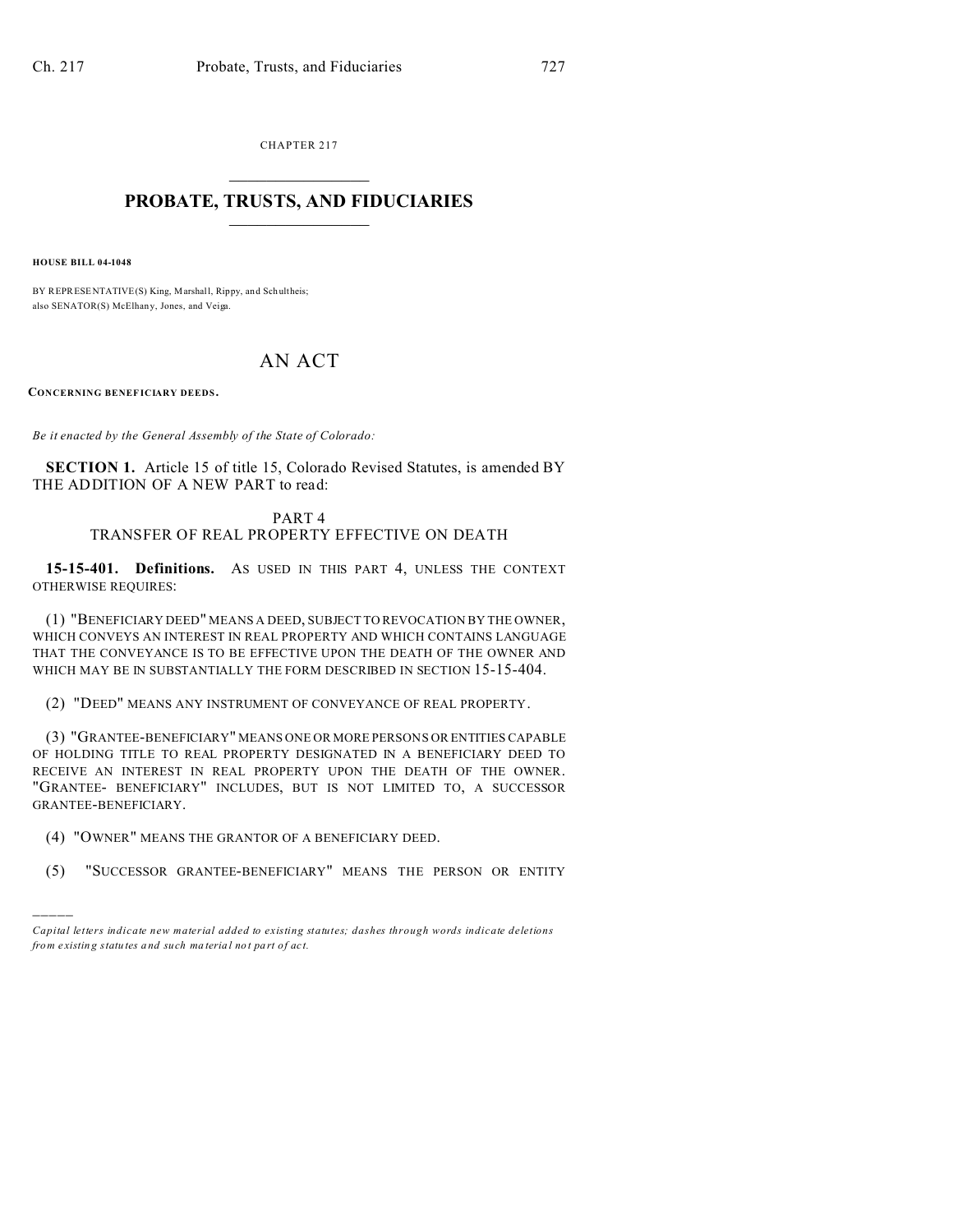DESIGNATED IN A BENEFICIARY DEED TO RECEIVE AN INTEREST IN THE PROPERTY IF THE PRIMARY GRANTEE-BENEFICIARY DOES NOT SURVIVE THE OWNER.

(6) (a) "TRANSFER", WHEN USED AS A VERB, MEANS TO CONVEY.

(b) "TRANSFER", WHEN USED AS A NOUN, MEANS A CONVEYANCE.

**15-15-402. Real property - beneficiary deed.** (1) IN ADDITION TO ANY METHOD ALLOWED BY LAW TO EFFECT A TRANSFER AT DEATH, TITLE TO AN INTEREST IN REAL PROPERTY MAY BE TRANSFERRED ON THE DEATH OF THE OWNER BY RECORDING, PRIOR TO THE OWNER'S DEATH, A BENEFICIARY DEED SIGNED BY THE OWNER OF SUCH INTEREST, AS GRANTOR, DESIGNATING A GRANTEE-BENEFICIARY OF THE INTEREST. THE TRANSFER BY A BENEFICIARY DEED SHALL BE EFFECTIVE ONLY UPON THE DEATH OF THE OWNER. A BENEFICIARY DEED NEED NOT BE SUPPORTED BY CONSIDERATION.

(2) THE JOINDER, SIGNATURE, CONSENT, OR AGREEMENT OF, OR NOTICE TO, A GRANTEE-BENEFICIARY OF A BENEFICIARY DEED PRIOR TO THE DEATH OF THE GRANTOR SHALL NOT BE REQUIRED. SUBJECT TO THE RIGHT OF THE GRANTEE-BENEFICIARY TO DISCLAIM OR REFUSE TO ACCEPT THE PROPERTY, THE CONVEYANCE SHALL BE EFFECTIVE UPON THE DEATH OF THE OWNER.

(3) DURING THE LIFETIME OF THE OWNER, THE GRANTEE-BENEFICIARY SHALL HAVE NO RIGHT, TITLE, OR INTEREST IN OR TO THE PROPERTY, AND THE OWNER SHALL RETAIN THE FULL POWER AND AUTHORITY WITH RESPECT TO THE PROPERTY WITHOUT THE JOINDER, SIGNATURE, CONSENT, OR AGREEMENT OF, OR NOTICE TO, THE GRANTEE-BENEFICIARY FOR ANY PURPOSE.

**15-15-403. Medicaid eligibility exclusion.** NO PERSON WHO IS AN APPLICANT FOR OR RECIPIENT OF MEDICAL ASSISTANCEFOR WHICH IT WOULD BE PERMISSIBLE FOR THE DEPARTMENT OF HEALTH CARE POLICY AND FINANCING TO ASSERT A CLAIM PURSUANT TO SECTION 26-4-403 OR 26-4-403.3, C.R.S., SHALL BE ENTITLED TO SUCH MEDICAL ASSISTANCE IF THE PERSON HAS IN EFFECT A BENEFICIARY DEED. NOTWITHSTANDING THE PROVISIONS OF SECTION 15-15-402 (1), THE EXECUTION OF A BENEFICIARY DEED BY AN APPLICANT FOR OR RECIPIENT OF MEDICAL ASSISTANCE AS DESCRIBED IN THIS SECTION SHALL CAUSE THE PROPERTY TO BE CONSIDERED A COUNTABLE RESOURCE IN ACCORDANCE WITH SECTION 26-4-403.3 (6), C.R.S., AND APPLICABLE RULES AND REGULATIONS.

**15-15-404. Form of beneficiary deed - recording.** (1) AN OWNER MAY TRANSFER AN INTEREST IN REAL PROPERTY EFFECTIVE ON THE DEATH OF THE OWNER BY EXECUTING A BENEFICIARY DEED THAT CONTAINS THE WORDS "CONVEYS ON DEATH" OR "TRANSFERS ON DEATH" OR OTHERWISE INDICATES THE TRANSFER IS TO BE EFFECTIVE ON THE DEATH OF THE OWNER AND RECORDING THE BENEFICIARY DEED PRIOR TO THE DEATH OF THE OWNER IN THE OFFICE OF THE CLERK AND RECORDER IN THE COUNTY WHERE THE REAL PROPERTY IS LOCATED. A BENEFICIARY DEED MAY BE IN SUBSTANTIALLY THE FOLLOWING FORM:

## **BENEFICIARY DEED**

## **(§§ 15-15-401,** *ET SEQ.***, COLORADO REVISED STATUTES) CAUTION: THIS DEED MUSTBE RECORDED PRIORTO THEDEATH**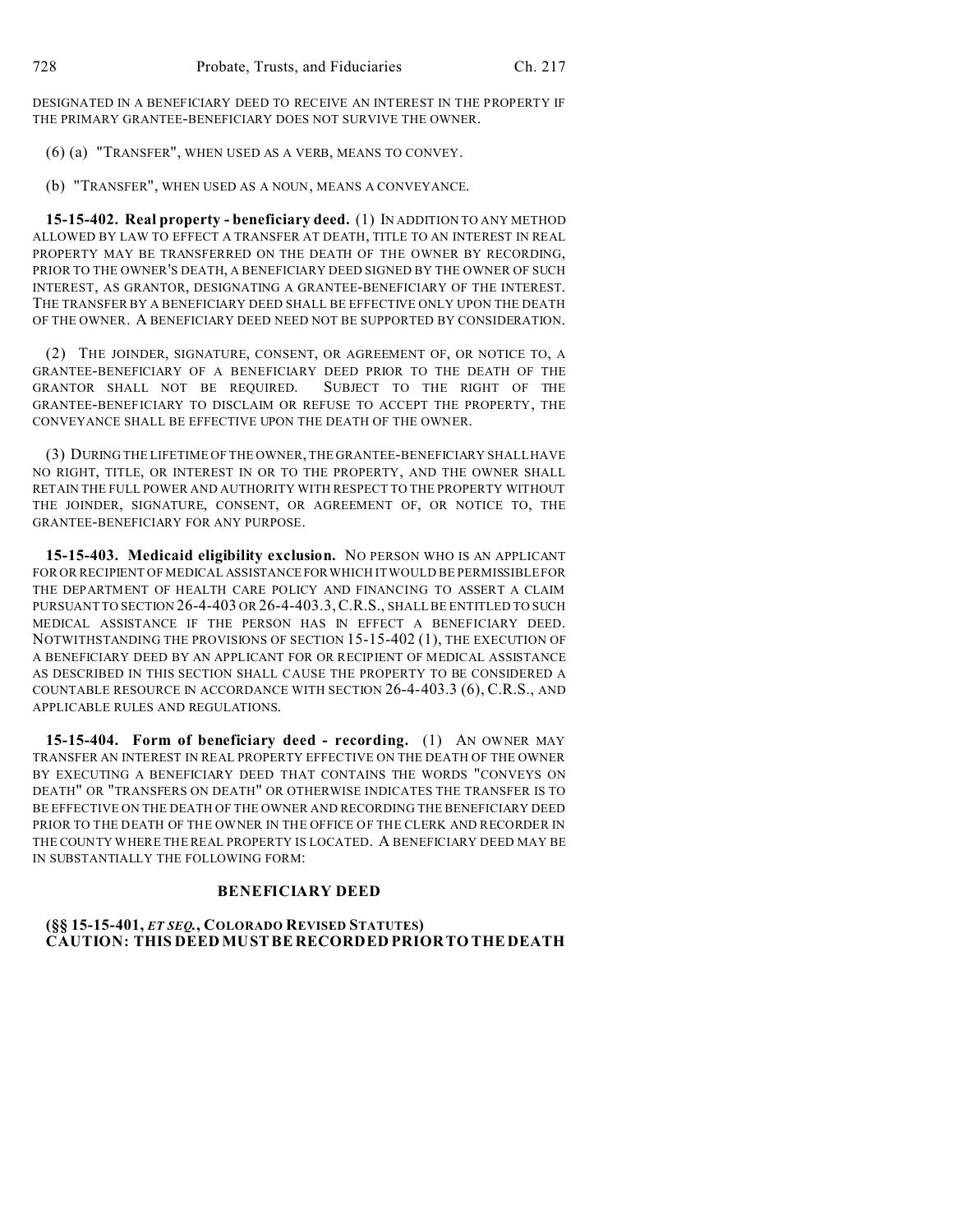## **OF THE GRANTOR IN ORDER TO BE EFFECTIVE.**

| , AS GRANTOR,                                                             |
|---------------------------------------------------------------------------|
| (NAME OF GRANTOR)                                                         |
| <b>DESIGNATES</b><br>AS                                                   |
| (NAME OF GRANTEE-BENEFICIARY)                                             |
| (NOTE TO                                                                  |
| ASSESSOR AND TREASURER: THIS ADDRESS IS FOR IDENTIFICATION PURPOSES ONLY, |
| ALL NOTICES AND TAX STATEMENTS SHOULD CONTINUE TO BE SENT TO GRANTOR.)    |
| (OPTIONAL) [OR IF GRANTEE-BENEFICIARY FAILS TO SURVIVE GRANTOR, GRANTOR   |
|                                                                           |
| (NAME OF SUCCESSOR GRANTEE-BENEFICIARY)                                   |
| SUCCESSOR GRANTEE-BENEFICIARY WHOSE ADDRESS IS                            |
|                                                                           |
| AND GRANTOR TRANSFERS, SELLS, AND CONVEYS ON GRANTOR'S DEATH TO THE       |
| GRANTEE-BENEFICIARY, THE FOLLOWING DESCRIBED REAL PROPERTY LOCATED IN     |
| THE COUNTY OF ______________, STATE OF COLORADO:                          |
| (INSERT LEGAL DESCRIPTION HERE)                                           |
| KNOWN AND NUMBERED AS                                                     |
| THIS BENEFICIARY DEED IS REVOCABLE. IT DOES NOT TRANSFER                  |
| ANY OWNERSHIP UNTIL THE DEATH OF THE GRANTOR. IT REVOKES                  |
| ALL PRIOR BENEFICIARY DEEDS BY THIS GRANTOR FOR THIS REAL                 |
| <b>PROPERTY EVEN IF THIS BENEFICIARY DEED FAILS TO CONVEY ALL</b>         |
| OF THE GRANTOR'S INTEREST IN THIS REAL PROPERTY.                          |
| WARNING: EXECUTION OF THIS BENEFICIARY DEED MAY                           |
| DISQUALIFY THE GRANTOR FROM BEING DETERMINED ELIGIBLE                     |
| FOR, OR FROM RECEIVING MEDICAID UNDER TITLE 26, COLORADO                  |
| REVISED STATUTES.                                                         |
| WARNING: EXECUTION OF THIS BENEFICIARY DEED MAY NOT AVOID                 |
| PROBATE.                                                                  |
| EXECUTED THIS                                                             |
| (DATE)                                                                    |
|                                                                           |

(GRANTOR)

(2) UNLESS THE OWNER DESIGNATES OTHERWISE IN A BENEFICIARY DEED, A BENEFICIARY DEED SHALL NOT BE DEEMED TO CONTAIN ANY WARRANTIES OF TITLE AND SHALL HAVE THE SAME FORCE AND EFFECT AS A CONVEYANCE MADE USING A BARGAIN AND SALE DEED.

**15-15-405. Revocation - change - revocation by will prohibited.** (1) AN OWNER MAY REVOKE A BENEFICIARY DEED BY EXECUTING AN INSTRUMENT THAT DESCRIBES THE REAL PROPERTY AFFECTED, THAT REVOKES THE DEED, AND THAT IS RECORDED PRIOR TO THE DEATH OF THE OWNER IN THE OFFICE OF THE CLERK AND RECORDER IN THE COUNTY WHERE THE REAL PROPERTY IS LOCATED. THE JOINDER, SIGNATURE, CONSENT, AGREEMENT OF, OR NOTICE TO, THE GRANTEE-BENEFICIARY IS NOT REQUIRED FOR THE REVOCATION TO BE EFFECTIVE. A REVOCATION MAY BE IN SUBSTANTIALLY THE FOLLOWING FORM:

#### **REVOCATION OF BENEFICIARY DEED (§§ 15-15-401,** *ET SEQ***., COLORADO REVISED STATUTES) CAUTION: THIS REVOCATION MUST BE RECORDED PRIOR TO**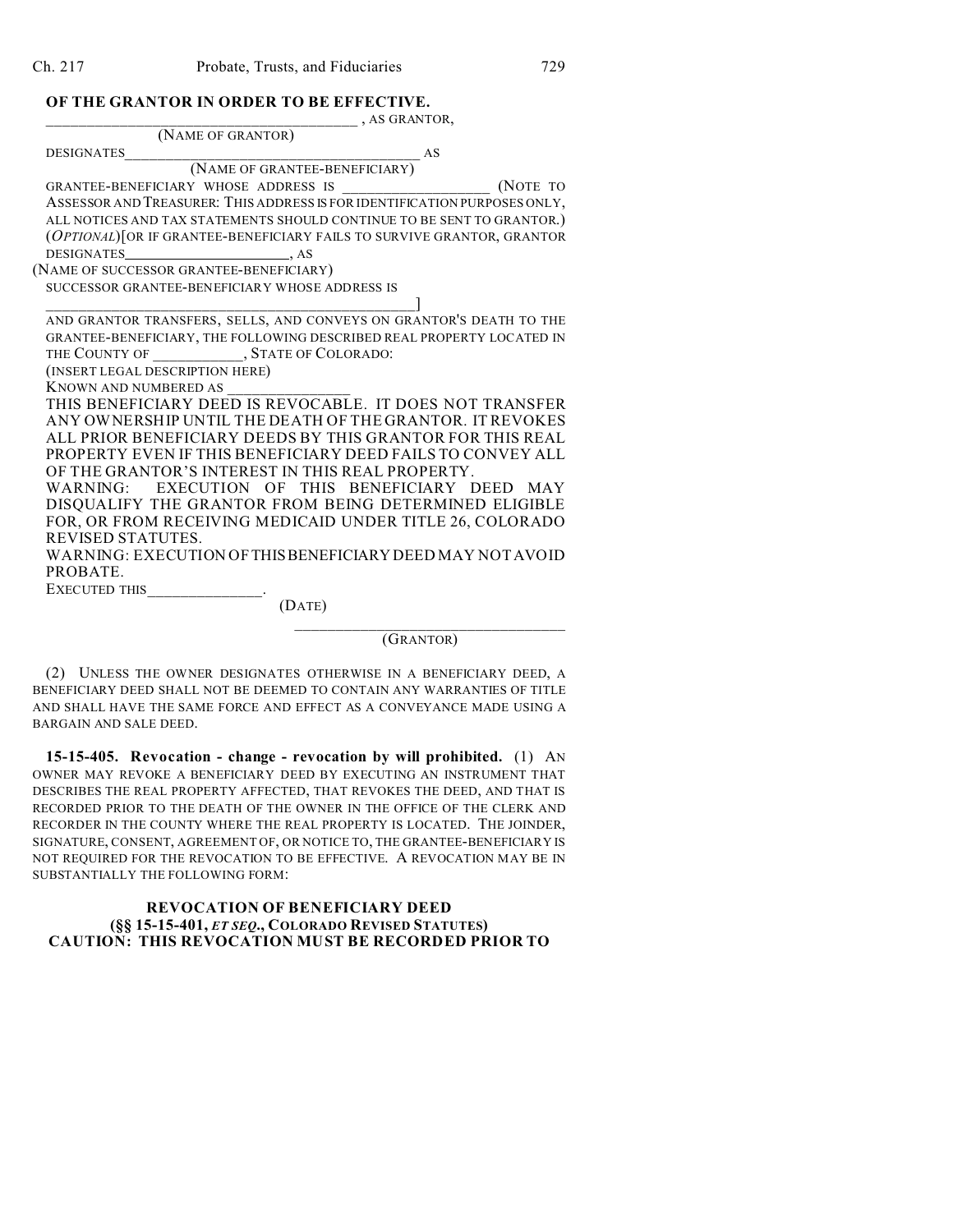## **THE DEATH OF THE GRANTOR IN ORDER TO BE EFFECTIVE.**

\_\_\_\_\_\_\_\_\_\_\_\_\_\_\_\_\_\_\_\_\_\_\_\_\_\_\_\_, AS GRANTOR, HEREBY

(NAME OF GRANTOR)

REVOKES ALL BENEFICIARY DEEDS CONCERNING THE FOLLOWING DESCRIBED REAL PROPERTY LOCATED IN THE COUNTY OF \_\_\_\_\_\_\_\_\_\_, STATE OF COLORADO: (INSERT LEGAL DESCRIPTION HERE) KNOWN AND NUMBERED AS EXECUTED THIS \_\_\_\_\_\_\_\_\_\_.

(DATE)

\_\_\_\_\_\_\_\_\_\_\_\_\_\_\_\_\_\_\_\_\_\_\_\_\_\_\_\_\_\_\_\_\_ (GRANTOR)

(2) A SUBSEQUENT BENEFICIARY DEED REVOKES ALL PRIOR GRANTEE-BENEFICIARY DESIGNATIONS BY THE OWNER FOR THE DESCRIBED REAL PROPERTY IN THEIR ENTIRETY EVEN IF THE SUBSEQUENT BENEFICIARY DEED FAILS TO CONVEY ALL OF THE OWNER'S INTEREST IN THE DESCRIBED REAL PROPERTY. THE JOINDER, SIGNATURE, CONSENT, OR AGREEMENT OF, OR NOTICE TO, EITHER THE ORIGINAL OR NEW GRANTEE-BENEFICIARY IS NOT REQUIRED FOR THE CHANGE TO BE EFFECTIVE.

(3) THE MOST RECENTLY EXECUTED BENEFICIARY DEED OR REVOCATION OF ALL BENEFICIARY DEEDS OR REVOCATIONS THAT HAVE BEEN RECORDED PRIOR TO THE OWNER'S DEATH SHALL CONTROL REGARDLESS OF THE ORDER OF RECORDING.

(4) A BENEFICIARY DEED THAT COMPLIES WITH THE REQUIREMENTS OF THIS PART 4 MAY NOT BE REVOKED, ALTERED, OR AMENDED BY THE PROVISIONS OF THE WILL OF THE OWNER.

**15-15-406. Acknowledgment.** A BENEFICIARY DEED OR REVOCATION OF A BENEFICIARY DEED SHALL BE SUBJECT TO THE REQUIREMENTS OF SECTION 38-35-109 (2),C.R.S., AND MAY BE ACKNOWLEDGED IN ACCORDANCE WITH SECTION 38-35-101, C.R.S.

**15-15-407. Vesting of ownership in grantee-beneficiary.** (1) TITLE TO THE INTEREST IN REAL PROPERTY TRANSFERRED BY A BENEFICIARY DEED SHALL VEST IN THE DESIGNATED GRANTEE-BENEFICIARY ONLY ON THE DEATH OF THE OWNER.

(2) A GRANTEE-BENEFICIARY OF A BENEFICIARY DEED TAKES TITLE TO THE OWNER'S INTEREST IN THE REAL PROPERTY CONVEYED BY THE BENEFICIARY DEED AT THE DEATH OF THE OWNER SUBJECT TO ALL CONVEYANCES, ENCUMBRANCES, ASSIGNMENTS, CONTRACTS, MORTGAGES, LIENS, AND OTHER INTERESTS, AFFECTING TITLE TO THE PROPERTY, WHETHER CREATED BEFORE OR AFTER THE RECORDING OF THE BENEFICIARY DEED,OR TO WHICH THE OWNER WAS SUBJECT DURING THE OWNER'S LIFETIME INCLUDING, BUT NOT LIMITED TO, ANY EXECUTORY CONTRACT OF SALE, OPTION TO PURCHASE, LEASE, LICENSE, EASEMENT, MORTGAGE, DEED OF TRUST, OR OTHER LIEN. THE GRANTEE-BENEFICIARY ALSO TAKES TITLE SUBJECT TO ANY INTEREST IN THE PROPERTY OF WHICH THE GRANTEE-BENEFICIARY HAS EITHER ACTUAL OR CONSTRUCTIVE NOTICE.

(3) (a) A PERSON HAVING AN INTEREST DESCRIBED IN SUBSECTION (2) OF THIS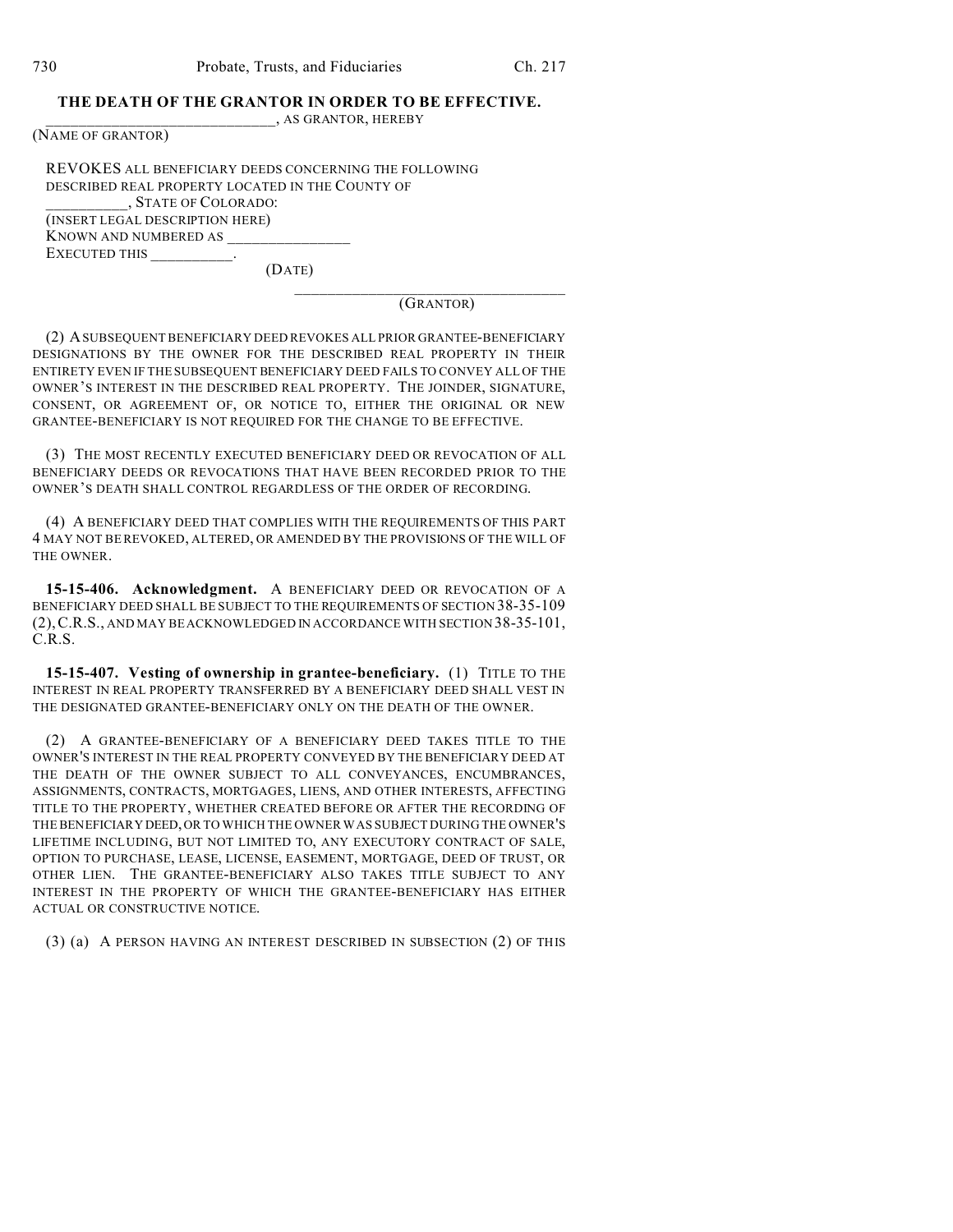SECTION WHOSE INTEREST IS NOT RECORDED IN THE RECORDS OF THE OFFICE OF THE CLERK AND RECORDER OF THE COUNTY IN WHICH THE PROPERTY IS LOCATED AT THE TIME OF THE DEATH OF THE OWNER, SHALL RECORD EVIDENCE OR A NOTICE OF THE INTEREST IN THE PROPERTY NOT LATER THAN FOUR MONTHS AFTER THE DEATH OF THE OWNER. THE NOTICE SHALL NAME THE PERSON ASSERTING THE INTEREST, DESCRIBE THE REAL PROPERTY, AND DESCRIBE THE NATURE OF THE INTEREST ASSERTED.

(b) FAILURE TO RECORD EVIDENCE OR NOTICE OF INTEREST IN THE PROPERTY DESCRIBED IN SUBSECTION (2) OF THIS SECTION WITHIN FOUR MONTHS AFTER THE DEATH OF THE OWNER SHALL FOREVER BAR THE PERSON FROM ASSERTING AN INTEREST IN THE PROPERTY AS AGAINST ALL PERSONS WHO DO NOT HAVE NOTICE OF THE INTEREST. A PERSON WHO, WITHOUT NOTICE, OBTAINS AN INTEREST IN THE PROPERTY ACQUIRED BY THE GRANTEE-BENEFICIARY SHALL TAKE THE INTEREST FREE FROM ALL PERSONS WHO HAVE NOT RECORDED THEIR NOTICE OF INTEREST IN THE PROPERTY OR EVIDENCE OF THEIR INTEREST PRIOR TO THE EXPIRATION OF THE FOUR-MONTH PERIOD.

(4) THE INTEREST OF THE GRANTEE-BENEFICIARY SHALL BE SUBJECT TO ANY CLAIM OF THE DEPARTMENT OF HEALTH CARE POLICY AND FINANCING FOR RECOVERY OF MEDICAL ASSISTANCE PAYMENTS PURSUANT TO SECTION 26-4-403 OR 26-4-403.3, C.R.S., WHICH SHALL BE ENFORCED IN ACCORDANCE WITH SECTION 15-15-409.

(5) THE PROVISIONS OF ANY ANTI-LAPSE STATUTE SHALL NOT APPLY TO BENEFICIARY DEEDS. IF ONE OF MULTIPLE GRANTEE-BENEFICIARIES FAILS TO SURVIVE THE OWNER, AND NO PROVISION FOR SUCH CONTINGENCY IS MADE IN THE BENEFICIARY DEED, THE SHARE OF THE DECEASED GRANTEE-BENEFICIARY SHALL BE PROPORTIONATELY ADDED TO, AND PASS AS A PART OF, THE SHARES OF THE SURVIVING GRANTEE-BENEFICIARIES.

**15-15-408. Joint tenancy.** (1) A JOINT TENANT OF AN INTEREST IN REAL PROPERTY MAY USE THE PROCEDURES DESCRIBED IN THIS PART 4 TO TRANSFER HIS OR HER INTEREST EFFECTIVE UPON THE DEATH OF SUCH JOINT TENANT. HOWEVER, TITLE TO THE INTEREST SHALL VEST IN THE DESIGNATED GRANTEE-BENEFICIARY ONLY IF THE JOINT TENANT-GRANTOR IS THE LAST TO DIE OF ALL OF THE JOINT TENANTS OF SUCH INTEREST. IF A JOINT TENANT-GRANTOR IS NOT THE LAST JOINT TENANT TO DIE, THE BENEFICIARY DEED SHALL NOT BE EFFECTIVE, AND THE BENEFICIARY DEED SHALL NOT MAKE THE GRANTEE-BENEFICIARY AN OWNER IN JOINT TENANCY WITH THE SURVIVING JOINT TENANT OR TENANTS. A BENEFICIARY DEED SHALL NOT SEVER A JOINT TENANCY.

(2) AS USED IN THIS SECTION, "JOINT TENANT" MEANS A PERSON WHO OWNS AN INTEREST IN REAL PROPERTY AS A JOINT TENANT WITH RIGHT OF SURVIVORSHIP.

**15-15-409. Rights of creditors and others.** (1) IF OTHER ASSETS OF THE ESTATE OF THE DECEASED OWNER ARE INSUFFICIENT TO PAY ALL CLAIMS AGAINST THE DECEASED OWNER'S ESTATE AND STATUTORY ALLOWANCES TO THE DECEASED OWNER'S SURVIVING SPOUSE AND CHILDREN, A TRANSFER RESULTING FROM A BENEFICIARY DESIGNATION UNDER THIS PART 4 IS NOT EFFECTIVE AGAINST THE ESTATE OF A DECEASED OWNER TO THE EXTENT NEEDED TO PAY ALL CLAIMS AGAINST THE DECEASED OWNER'S ESTATE AND STATUTORY ALLOWANCES TO THE DECEASED OWNER'S SURVIVING SPOUSE AND CHILDREN.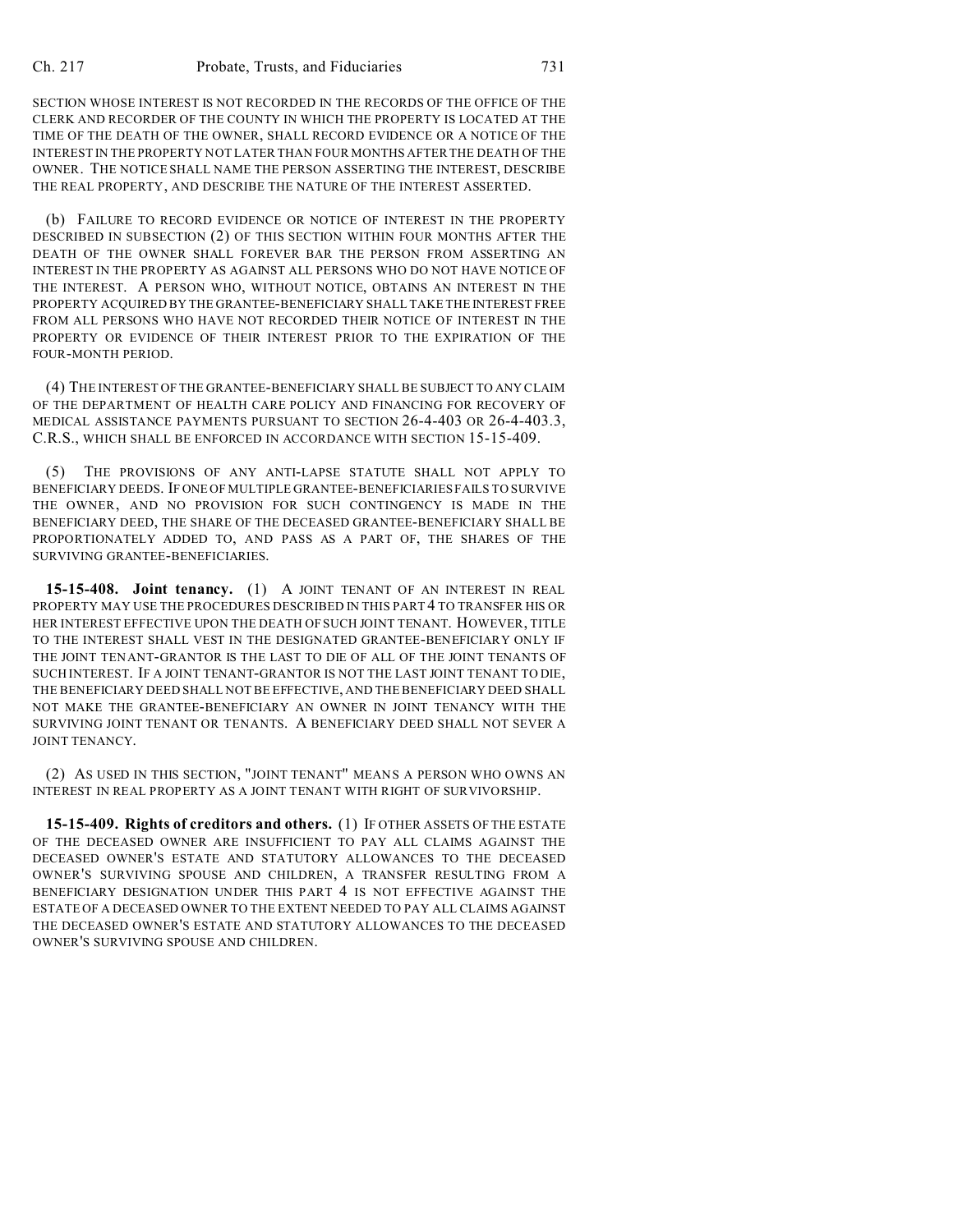(2) (a) A GRANTEE-BENEFICIARY WHO RECEIVES PROPERTY THROUGH A BENEFICIARY DEED UPON DEATH OF THE OWNER IS LIABLE TO ACCOUNT TO THE PERSONAL REPRESENTATIVE OF THE DECEASED OWNER'S ESTATE FOR A PROPORTIONATE SHARE OF THE FAIR MARKET VALUE OF THE EQUITY IN THE INTEREST RECEIVED TO THE EXTENT NECESSARY TO DISCHARGE THE CLAIMS AND ALLOWANCES DESCRIBED IN SUBSECTION (1) OF THIS SECTION REMAINING UNPAID AFTER APPLICATION OF THE DECEASED OWNER'S ESTATE. FOR THE PURPOSES OF THIS PARAGRAPH (a), THE FAIR MARKET VALUE SHALL BE DETERMINED AS OF THE DATE OF DEATH OF THE OWNER. FOR THE PURPOSES OF THIS PARAGRAPH (a), THE GRANTEE-BENEFICIARY'S "PROPORTIONATE SHARE" SHALL MEAN THE PROPORTIONATE SHARE OF ALL NONPROBATE TRANSFERS RECOVERED BY THE PERSONAL REPRESENTATIVE FOR THE PAYMENT OF THE CLAIMS AND ALLOWANCES UNDER ALL THE PROVISIONS OF THIS ARTICLE.

(b) A PROCEEDING TO ASSERT THE LIABILITY MAY NOT BE COMMENCED UNLESS THE SURVIVING SPOUSE, A CREDITOR, OR A CHILD OR A PERSON ACTING FOR A CHILD OF THE DECEASED OWNER HAS SENT A WRITTEN DEMAND TO THE PERSONAL REPRESENTATIVE AT THE LAST KNOWN ADDRESS OF THE PERSONAL REPRESENTATIVE OR HAS FILED IT WITH THE CLERK OF THE COURT IN WHICH THE PROBATE IS PENDING. A CREDITOR OR CLAIMANT AGAINST THE DECEASED OWNER'S ESTATE MAY FILE A PETITION TO OPEN AN ESTATE FOR THE DECEASED OWNER AND MAY BE APPOINTED AS PERSONAL REPRESENTATIVE OF THE ESTATE OF THE DECEASED OWNER PURSUANT TO SECTION 15-12-203 FOR THE PURPOSE OF PROVIDING THE WRITTEN DEMAND REQUIRED BY THIS SUBSECTION (2). THE PROCEEDING SHALL BE COMMENCED WITHIN ONE YEAR AFTER THE DEATH OF THE DECEASED OWNER.

(3) A GRANTEE-BENEFICIARY AGAINST WHOM A PROCEEDING TO ACCOUNT IS BROUGHT MAY JOIN AS A PARTY TO THE PROCEEDING A SURVIVING PARTY OR BENEFICIARY OF ANY OTHER BENEFICIARY DESIGNATION OR OTHER ACCOUNT OF THE OWNER PURSUANT TO OTHER PROVISIONS OF THIS ARTICLE.

(4) ASSETS RECOVERED BY THE PERSONAL REPRESENTATIVE SHALL BE ADMINISTERED AS PART OF THE DECEDENT'S ESTATE. THIS SECTION DOES NOT AFFECT THE PROTECTION PROVIDED BY SECTION 15-15-410 TO A PURCHASER FROM, OR LENDER TO, A GRANTEE-BENEFICIARY AGAINST CLAIMS OF THE PERSONAL REPRESENTATIVE OR ESTATE OF A DECEASED OWNER.

(5) NOTHING IN THIS PART 4 SHALL BE CONSTRUED TO LIMIT THE RIGHTS OF CREDITORS UNDER OTHER LAWS OF THIS STATE.

**15-15-410. Purchaser from grantee-beneficiary protected.** (1) SUBJECT TO THE RIGHTS OF CLAIMANTS UNDER SECTION 15-15-407 (2), IF THE PROPERTY ACQUIRED BY A GRANTEE-BENEFICIARY OR A SECURITY INTEREST THEREIN IS ACQUIRED FOR VALUE AND WITHOUT NOTICE BY A PURCHASER FROM, OR LENDER TO, A GRANTEE-BENEFICIARY, THE PURCHASER OR LENDER SHALL TAKE TITLE FREE OF RIGHTS OF AN INTERESTED PERSON IN THE DECEASED OWNER'S ESTATE AND SHALL NOT INCUR PERSONAL LIABILITY TO THE ESTATE OR TO ANY INTERESTED PERSON.

(2) FOR PURPOSES OF THIS SECTION, ANY RECORDED INSTRUMENT EVIDENCING A TRANSFER TO A PURCHASER FROM, OR LENDER TO, A GRANTEE-BENEFICIARY ON WHICH A STATE DOCUMENTARY FEE IS NOTED PURSUANT TO SECTION 39-13-103,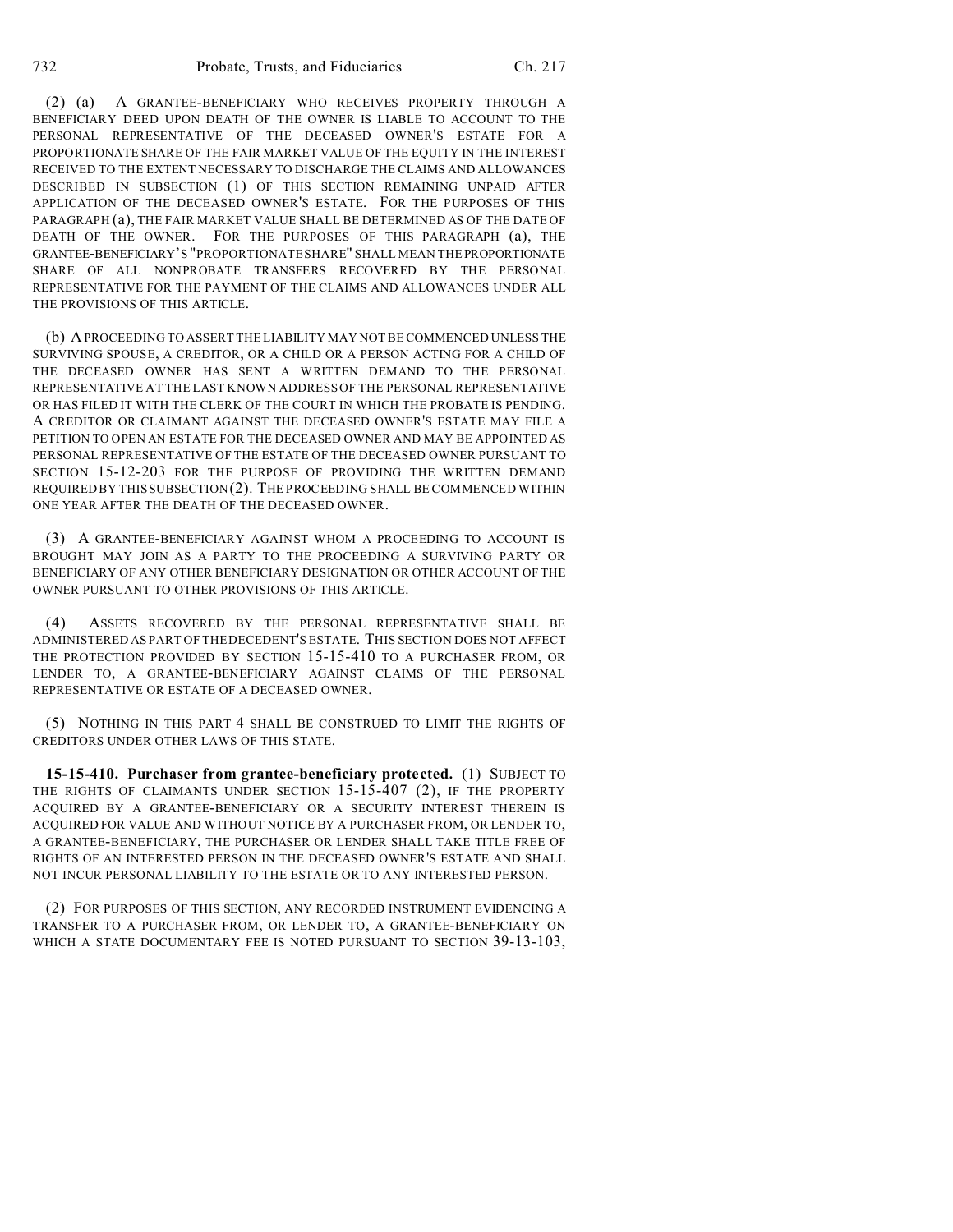C.R.S., SHALL BE PRIMA FACIE EVIDENCE THAT THE TRANSFER WAS MADE FOR VALUE. ANY SUCH SALE OR LOAN BY THE GRANTEE-BENEFICIARY SHALL NOT RELIEVE THE GRANTEE-BENEFICIARY OF THE OBLIGATION TO THE PERSONAL REPRESENTATIVE OF THE DECEASED OWNER'S ESTATE UNDER SECTION 15-15-409.

**15-15-411. Limitations on actions and proceedings against grantee-beneficiaries.** (1) UNLESS PREVIOUSLY ADJUDICATED OR OTHERWISE BARRED, THE CLAIM OF A CLAIMANT TO RECOVER FROM A GRANTEE-BENEFICIARY WHO IS LIABLE TO PAY THE CLAIM, AND THE RIGHT OF AN HEIR OR DEVISEE OR OF A PERSONAL REPRESENTATIVE ACTING ON BEHALF OF AN HEIR OR DEVISEE, TO RECOVER PROPERTY FROM A GRANTEE-BENEFICIARY OR THE VALUE THEREOF FROM A GRANTEE-BENEFICIARY IS FOREVER BARRED AS FOLLOWS:

(a) A CLAIM BY A CREDITOR OF THE OWNER IS FOREVER BARRED AT ONE YEAR AFTER THE OWNER'S DEATH.

(b) ANY OTHER CLAIMANT OR AN HEIR OR DEVISEE IS FOREVER BARRED AT THE EARLIER OF THE FOLLOWING:

(I) THREE YEARS AFTER THE OWNER'S DEATH; OR

(II) ONE YEAR AFTER THE TIME OF RECORDING THE PROOF OF DEATH OF THE OWNER IN THE OFFICE OF THE CLERK AND RECORDER IN THE COUNTY IN WHICH THE LEGAL PROPERTY IS LOCATED.

(2) NOTHING IN THIS SECTION SHALL BE CONSTRUED TO BAR AN ACTION TO RECOVER PROPERTY OR VALUE RECEIVED AS THE RESULT OF FRAUD.

**15-15-412. Nontestamentary disposition.** A BENEFICIARY DEED SHALL NOT BE CONSTRUED TO BE A TESTAMENTARY DISPOSITION AND SHALL NOT BE INVALIDATED DUE TO NONCONFORMITY WITH THE PROVISIONS OF THE "COLORADO PROBATE CODE" GOVERNING WILLS.

**15-15-413. Proof of death.** PROOF OF THE DEATH OF THE OWNER OR A GRANTEE-BENEFICIARY SHALL BE ESTABLISHED IN THE SAME MANNER AS FOR PROVING THE DEATH OF A JOINT TENANT.

**15-15-414. Disclaimer.** A GRANTEE-BENEFICIARY MAY REFUSE TO ACCEPT ALL OR ANY PART OF THE REAL PROPERTY INTEREST DESCRIBED IN A BENEFICIARY DEED. A GRANTEE-BENEFICIARY MAY DISCLAIM ALL OR ANY PART OF THE REAL PROPERTY INTEREST DESCRIBED IN A BENEFICIARY DEED BY ANY METHOD PROVIDED BY LAW. IF A GRANTEE-BENEFICIARY REFUSES TO ACCEPT OR DISCLAIMS ANY REAL PROPERTY INTEREST, THE GRANTEE-BENEFICIARY SHALL HAVE NO LIABILITY BY REASON OF BEING DESIGNATED AS A GRANTEE-BENEFICIARY UNDER THIS PART 4.

**15-15-415. Applicability.** THE PROVISIONS OF THIS PART 4 SHALL APPLY TO BENEFICIARY DEEDS EXECUTED BY OWNERS WHO DIE ON OR AFTER THE EFFECTIVE DATE OF HOUSEBILL 04-1048, AS ENACTED AT THE SECOND REGULAR SESSION OF THE SIXTY-FOURTH GENERAL ASSEMBLY.

**SECTION 2.** The introductory portion to 15-11-706 (1), Colorado Revised